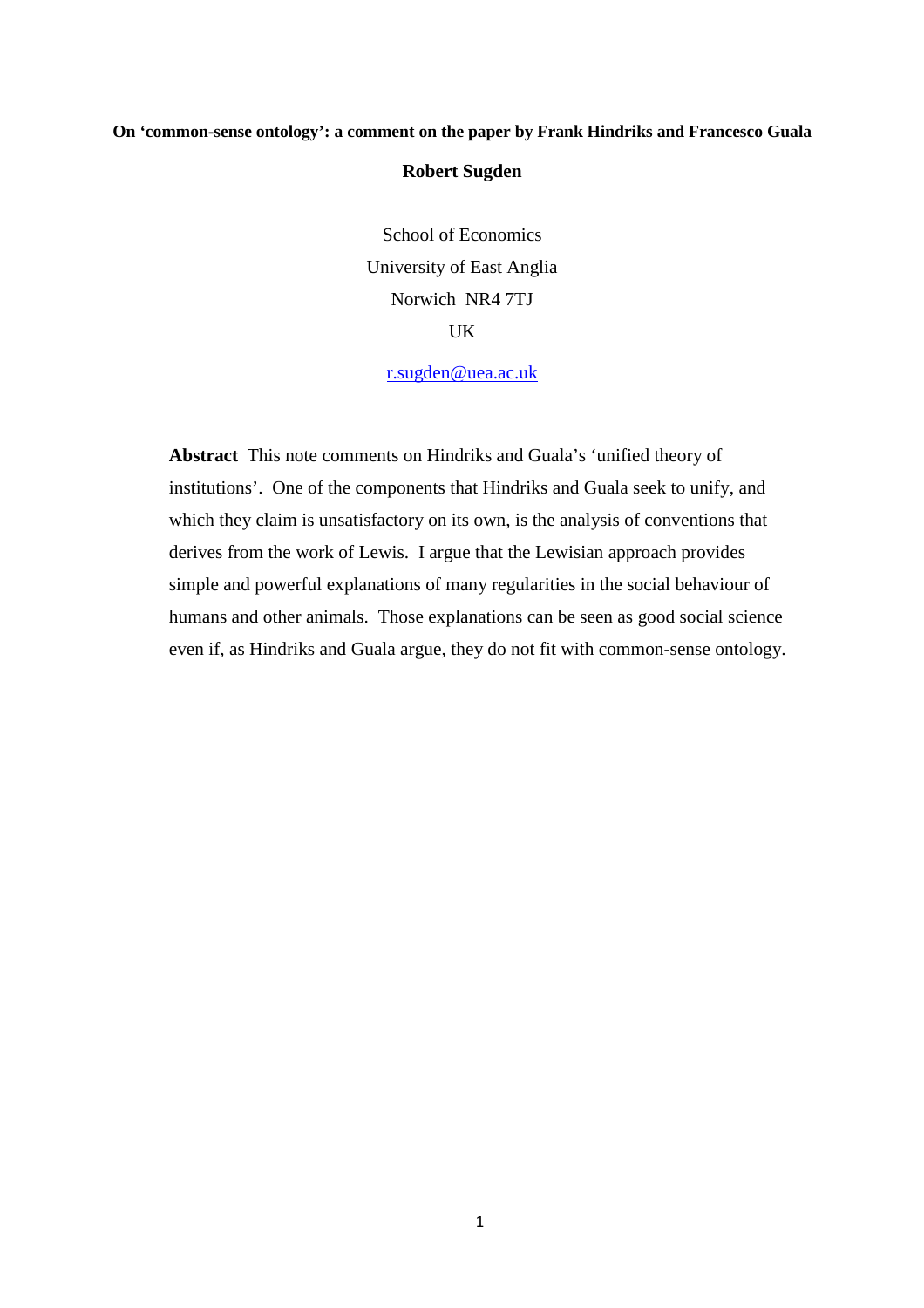Hindriks and Guala (2014) propose a 'unified theory of institutions' which is intended to explain 'not only what ordinary people talk about when they talk about institutions, but also how these objects relate to the theoretical constructs that social scientists use to explain coordinated behaviour in complex strategic interactions' (pp. 19, 20). This theory unifies three different 'conceptions of institutions' that have been used by social scientists and philosophers, each of which (Hindriks and Guala claim) is unsatisfactory on its own. One of these conceptions, the 'equilibrium-based conception', is attributed to Lewis (1969), Ullman-Margalit (1977), me (Sugden, 1986), and to various later writers. I will argue that the approach that I have followed in explaining conventions, building on the work of Schelling (1960) and Maynard Smith (1982) as well as Lewis and Ullman-Margalit, is suitable for its intended purpose. It is perhaps not a 'theory of institutions' in the sense that Hindriks and Guala use this term, but I am not persuaded that constructing the kind of theory they have in mind is an appropriate objective for social science.

 It seems that when Guala and Hindriks say that they are looking for a theory of institutions, they are using 'institution' to refer to whatever this word describes in ordinary language, rather than to any specific domain of observable behaviour: they want a theory that can connect with 'common-sense ontology' (p. 20). I cannot see why the objects of socialscientific explanation, any more than those of biology or chemistry, need to correspond with common-sense ontology. Expecting such a correspondence is particularly problematic when one is dealing with a concept – or perhaps a family of related concepts – identified by a word with a wide range of ordinary-language meanings. (The *Concise Oxford Dictionary* defines 'institution' as 'established law, custom, or practice'.)

 One should be especially wary of common-sense ontology when considering similarities between the behaviour of humans and other animals. Hindriks and Guala claim as a merit of their theory that it excludes 'so-called animal conventions' which 'we would not intuitively consider institutions' (p. 8). But is this really a merit? As Hume (1739–40/ 1978, p. 177) recognised when developing his seminal explanation of human conventions, there are many similarities of physiology and of behavioural and affective responses between humans and other intelligent animals. In Hume's words, it would be contrary to 'all our principles of reason and probability' not to attribute like effects to like causes. Thus, in explaining phenomena that are common to human and non-human animals, there should be a scientific presumption in favour of theories that apply across species. In contrast, common-sense

2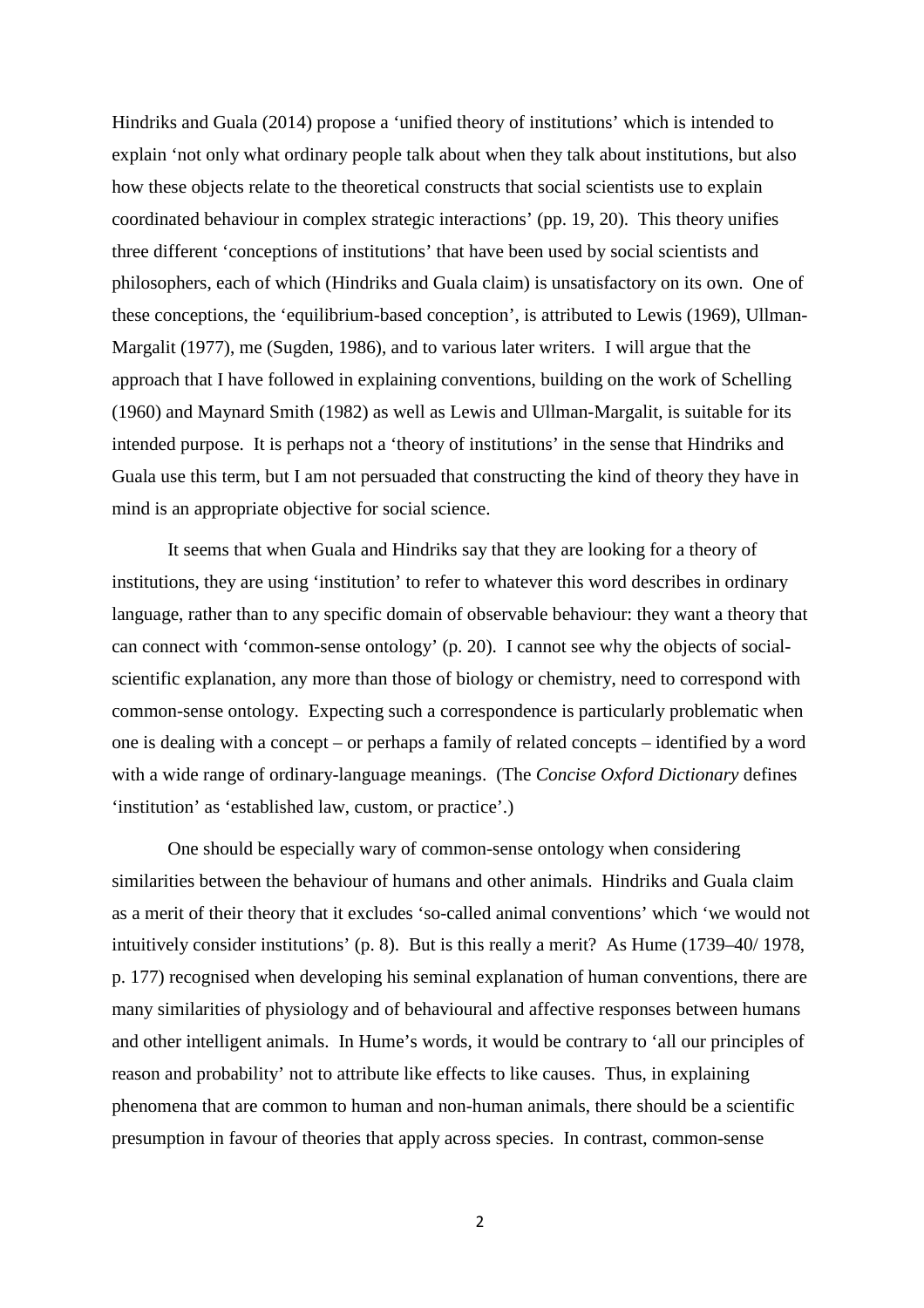ontology is littered with assumptions about human exceptionalism which philosophers are often reluctant to question. As Hume says:

The common defect of those systems, which philosophers have employ'd to account for the actions of the mind, is, that they suppose such a subtility and refinement of thought, as not only exceeds the capacity of mere animals, but even of children and the common people in our own species; who are notwithstanding susceptible of the same emotions and affections as persons of the most accomplish'd genius and understanding.

 My early work on conventions, which pre-dated the use of evolutionary game theory in economics, was inspired by Maynard Smith and his collaborators' investigations of animal conflicts. I was struck by the similarity between the way in which the asymmetry between 'possessor' and 'challenger' was used to resolve animal conflicts and the significance of the same asymmetry in resolving conflict in human life. I argued that these similarities reflected isomorphisms between natural selection and experiential learning (both of which are implicated in human behaviour and in the behaviour of other intelligent animals). My methodology, like that of Hume and Adam Smith (1759/ 1976), was to try to explain complex patterns in human social behaviour by using the simplest possible assumptions about individual psychology. On the principle of Ockham's razor, I took it to be a merit of a theory to be able to dispense with unnecessary assumptions.

 My analysis rested on two properties that human reasoning is known to possess, and which are common to many other intelligent animals. The first is that, through experience and through positive and negative reinforcement, individuals learn to follow rules of behaviour that tend to be rewarded in the environment in which they are acting. Because no two decision problems are exactly alike, such rules are necessarily based on perceptions of similarity. Hindriks and Guala are of course right to say that human agents often represent these rules to themselves symbolically; but the importance of experiential learning in the animal world strongly suggests that such representation is not essential. The second psychological property is emotional contagion – the tendency for affective states, particularly fear and distress, to be transmitted from individual to individual (see, e.g., Preston and de Waal, 2002). In a setting in which individuals of the same species interact with one another, each individual's behaviour forms part of the environment to which other individuals' behaviour has to adapt. Thus, complex social regularities of behaviour and of affective repertoires can be emergent properties of repeated interaction, without any social-level reasoning. It is perhaps true (as Guala and Hindriks say) that speckled wood butterflies 'cannot invent a new equilibrium' (p. 9); but it seems to me that, in any interacting population

3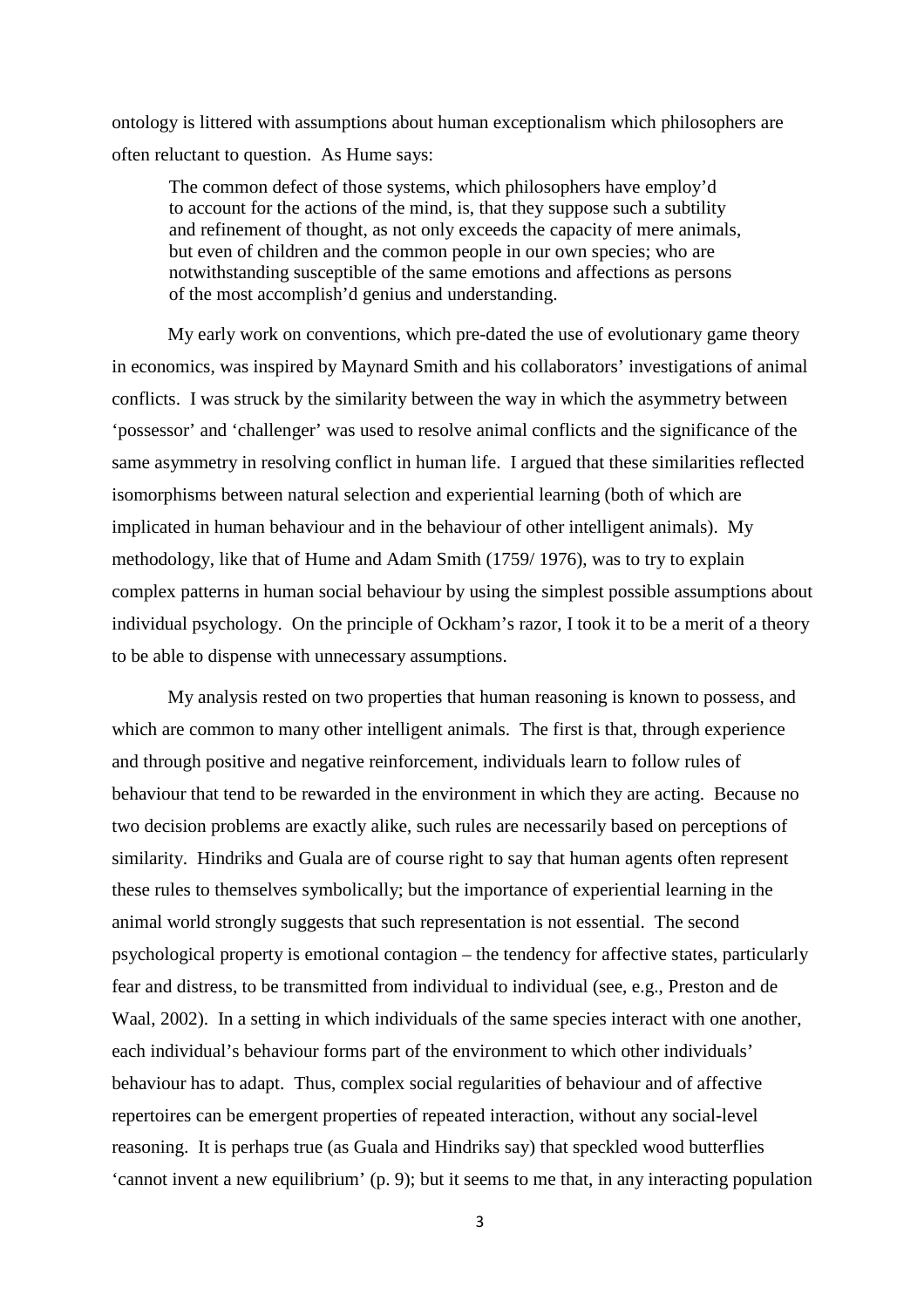of an animal species that is capable of reinforcement learning, it must be possible for new equilibrium selection problems to be confronted and for new solutions to emerge. (The vocalisations of songbirds might be an example.) In other words, 'social realities' can emerge without their being (in Guala and Hendriks's expression) 'collectively accepted'.

 I do not mean to deny that, by virtue of our powers of symbolic reasoning and our access to language, we human beings can do more than my analysis of conventions is designed to explain. Lewis (1969) shows how a superstructure of higher and higher tiers of 'reason to believe' can be grounded on simple, commonly-observed regularities of behaviour. Thus, for agents who are capable of sufficiently sophisticated reasoning, conventions are indeed collectively accepted. But the existence of the conventions themselves – that is, of regularities of behaviour and of affective response – need not depend on that sophisticated reasoning. (This interpretation of Lewis's analysis is defended by Cubitt and Sugden, 2003.) Guala and Hindriks might perhaps reply that my definition of 'convention' is too permissive for their purposes – that it would let in too many behavioural patterns that common-sense ontology would not consider to be institutions. But 'permissiveness' is just another word for generality. I cannot see why the domain of a social scientific theory should be constrained to fit pre-scientific intuitions.

## **References**

- Cubitt, Robin and Robert Sugden (2003). Common knowledge, salience and convention: a reconstruction of David Lewis' game theory. *Economics and Philosophy* 19: 175– 210.
- Hindriks, Frank and Francesco Guala (2014). Institutions, rules, and equilibria: a unified theory. *Journal of Institutional Economics*, published online: 16 October 2014, DOI: 10.1017/S1744137414000496.
- Hume, David (1739–40/ 1978), *A Treatise of Human Nature*. Oxford: Clarendon Press.
- Lewis, David (1969), *Convention: A Philosophical Study*. Cambridge,MA: Harvard University Press.
- Maynard Smith, John (1982), *Evolution and the Theory of Games*. Cambridge: Cambridge University Press.